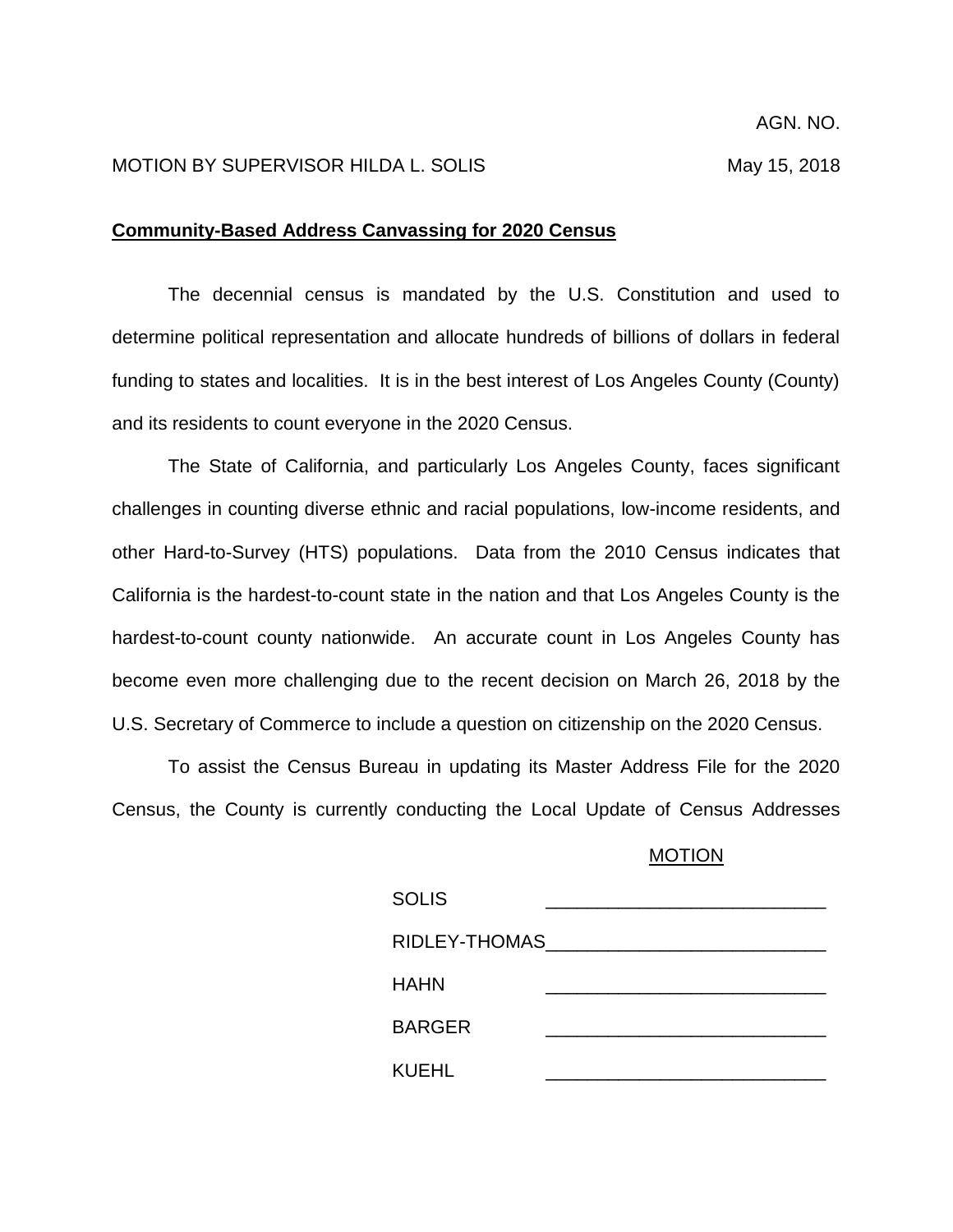(LUCA) operation. The LUCA process is the only opportunity offered to local governments (counties and cities) to review and comment on the Census Bureau's residential address list prior to the 2020 Census. The County recognizes the importance of an accurate address list and has undertaken an effort to count unconventional housing that is not normally accounted for in the Census Bureau's mailing list. It has been estimated that each missing address can result in a loss of \$60,000 of federal funding over a period of ten years.

The County Chief Executive Officer (CEO), in partnership with the Internal Services Department and the Office of Immigrant Affairs, has initiated a communitybased address-canvassing program that targets unconventional and non-standard address dwelling units. Support from community-based organizations is essential to the success of this effort and may require that the County provide a modest stipend to those CBOs that enlist staff and volunteers to assist with the County's LUCA outreach. The CBOs know the neighborhoods that are typically hard-to-survey and contain the greatest number of unconventional addresses.

The County has much at stake in relation to the 2020 Census. The Board of Supervisors (Board) has a responsibility to advocate for an accurate and complete census that counts every County resident, regardless of immigration status, to ensure fair elected representation and an equitable distribution of resources and funding.

## **I THEREFORE MOVE THAT THE BOARD OF SUPERVISORS**

1. Direct the CEO to enter into an agreement with a designated non-profit, utilizing a sole-source justification, if warranted, to facilitate funding to community-based